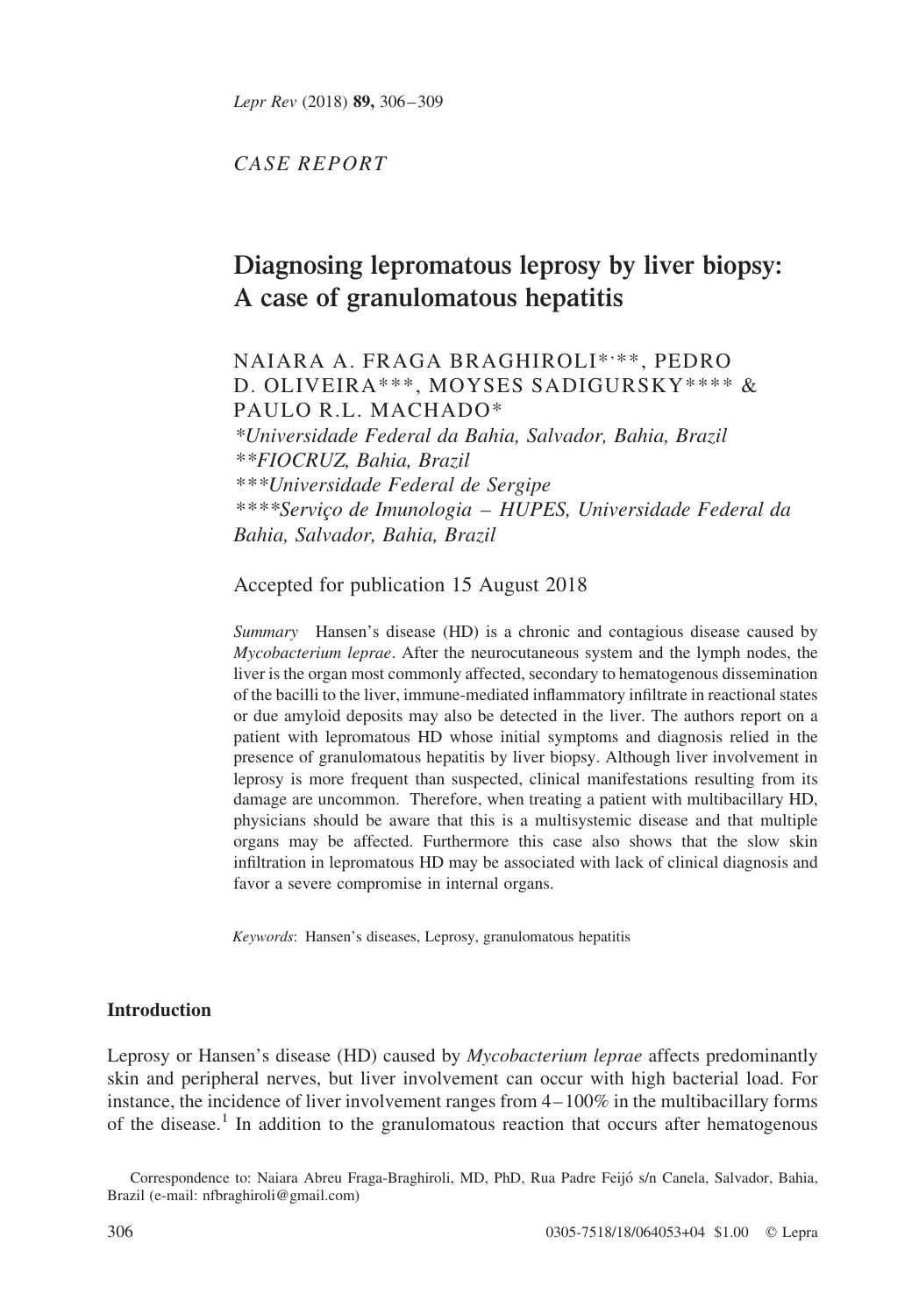<span id="page-1-0"></span>dissemination of the bacilli to the liver, immune-mediated inflammatory infiltrate in reactional states and amyloid deposits may also be detected.<sup>2-4</sup> The authors report a patient with lepromatous HD with granulomatous hepatitis. The aim of this study is to alert physicians about this multi-faceted disease. When treating a patient with multibacillary HD, physicians should be aware that this is a multi-systemic disease that may affect multiple organs.

#### Case Report

A 58-year old male, farmer, originally from Feira de Santana, Bahia/Brazil, presented to the University Hospital in Salvador, Bahia/Brazil with a history of leg edema over the past 7 years, associated with epistaxis, choluria and erythematous nodules in the lower extremities. The patient has no significant co-morbidities and he did not take medications other than ibuprofen for arthritis. A physical examination showed lower extremities edema, hepatosplenomegaly, jaundice and erythematous subcutaneous nodules on his chest, back and legs. A complete metabolic panel showed elevated liver enzymes. Abdominal ultrasonography revealed hepatosplenomegaly and calculous cholecystitis. Magnetic resonance cholangiography showed cholelithiasis, choledocholithiasis and dilatation of the choledochus. The patient underwent an endoscopic retrograde cholangiopancreatography, revealing dilatation of the extrahepatic bile ducts with choledocholithiasis. Despite drainage



Figure 1. (A) Liver biopsy showed slightly enlarged portal spaces containing clusters of histiocytes with abundant microvacuolated cytoplasm and early granulation formation without giant cells or necrosis (H&E  $\times$  100). (B) Ziehl-Neelsen stain  $(X400)$  detected multiple clusters of acid-fast bacilli.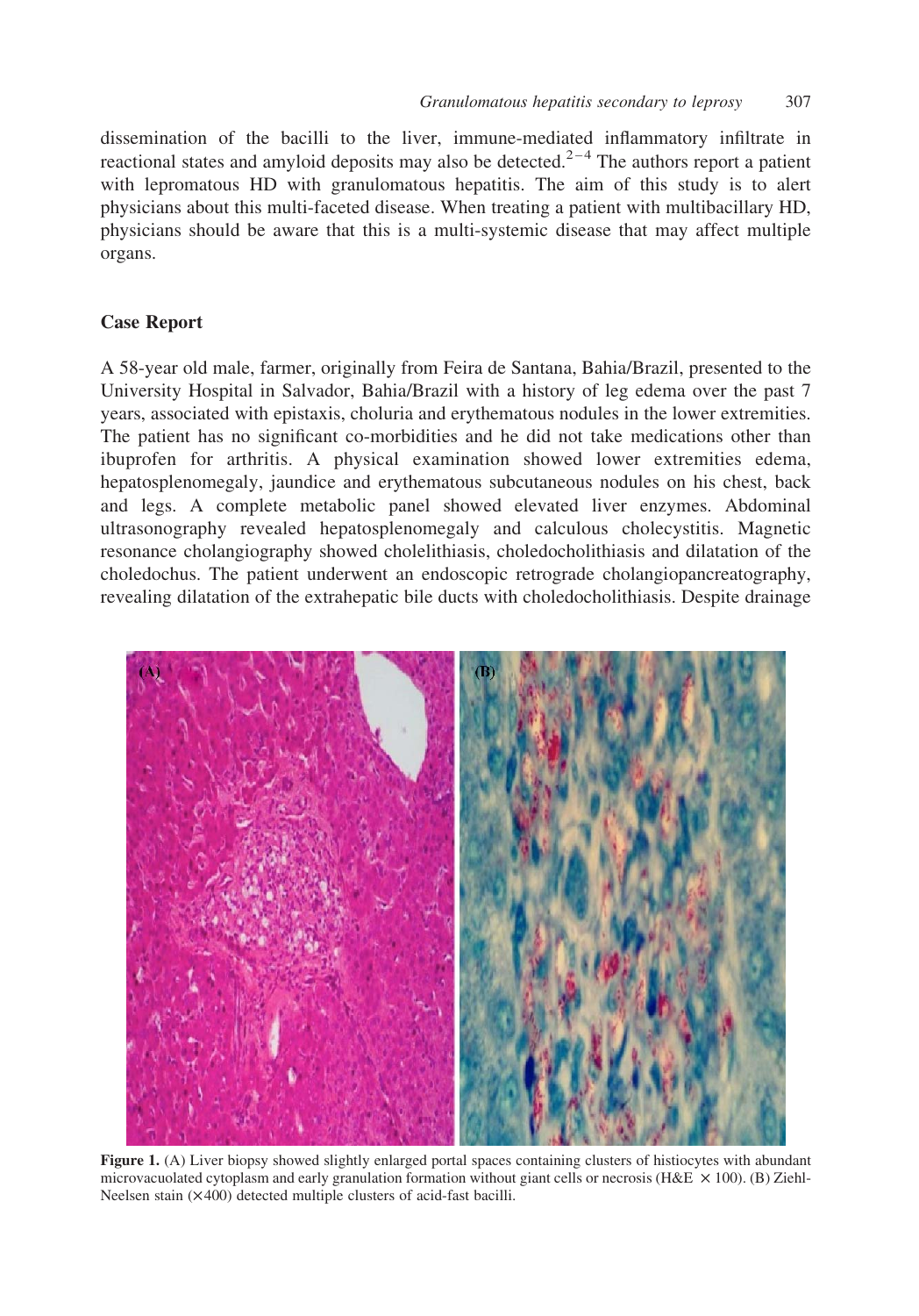| Laboratory tests                                                                      | At admission | At discharge<br>from hospital | 23 months<br>later | Reference<br>Values (men) |
|---------------------------------------------------------------------------------------|--------------|-------------------------------|--------------------|---------------------------|
| White blood cell count $(10^3 \times \text{mm}^3)$                                    | 5400         | 3600                          | 5900               | $5000 - 10000$            |
| Segmented neutrophils/Lymphocytes<br>$(10^3 \times \text{mm}^3)$                      | 3618/1620    | 2376/1080                     | 4012/1593          | 1800-7700/1000-4000       |
| Hemoglobin (grams/dl)/<br>Hematocrit (%)                                              | 9.0/28.5     | 8.7/29.1                      | 9.1/27.7           | $15 (\pm 2) 35 - 45$      |
| Platelets $(mm3)$                                                                     | 205,000      | 149,000                       | 117,000            | 150000-400000             |
| Prothrombin time $(\%)/IRN$                                                           | $90\%/1.15$  | $95\%/1.01$                   | $100\%/10$         | $70 - 120\% / 0.9 - 1.26$ |
| AST/ALT (U/L)                                                                         | 65/81        | 81/92                         | 36/41              | $16 - 37/30 - 65$         |
| Alkaline phosphatase (U/L)                                                            | 1335         | 3246                          | 1805               | $50 - 136$                |
| Gamma GT (U/L)                                                                        | 743          | 529                           | 15                 | $10 - 20$                 |
| Bilirubins/Direct Bilirubin/Indirect<br>Bilirubin (mg/dl)                             | 1.6/1.2/0.4  | 1.52/0.66/0.86                | 0.72/0.38/0.34     | < 1.1 / < 0.8 / < 0.3     |
| Total proteins (grams/dl)                                                             | 9.7          | 7.2                           | 6.5                | $6.0 - 8.5$               |
| Albumin/globulin (grams/dl)                                                           | 2.6/7.1      | 3.1/4.1                       | 3.4/2.1            | $3.5 - 5.5/1.4 - 3.2$     |
| Serology for hepatitis B (HBsAg,<br>Anti-HBc, Anti-HBs) and Hepatitis C<br>(Anti HBC) | Non-reactive |                               |                    | Non-reactive              |

| Table 1. Laboratory values at admission and follow up. |  |
|--------------------------------------------------------|--|
|--------------------------------------------------------|--|

of the bile duct via a suprapapillary fistulotomy the liver enzymes remained elevated. Liver biopsy showed enlarged portal spaces containing clusters of histiocytes with abundant microvacuolated cytoplasm and early granulation formation [\(Figure 1A\)](#page-1-0). Grocott's methenamine silver stain was negative for fungal elements and the Ziehl-Neelsen stain detected clusters of acid-fast bacilli [\(Figure 1B\)](#page-1-0).

The final diagnosis was granulomatous hepatitis consequent to lepromatous leprosy. During this admission the bacillary index from a skin smear was 5·0. Tuberculosis was ruled out with a negative IFN gama release assay and a normal chest radiography. Multidrug therapy (MDT) was initiated with rifampicin 600 mg monthly, clofazimine 300 mg monthly and 50 mg daily, and dapsone 100 mg daily. The patient's jaundice improved and the cutaneous nodules diminished in size. In the third month of MDT the patient progressed with hemolytic anemia. Dapsone was discontinued and ofloxacin 400 mg/day was initiated. Four months later, the patient experienced painful erythematous nodules on his arms, consistent with erythema nodosum leprosum (ENL), which regressed spontaneously. Three months later, thalidomide 100 mg/day was initiated due to the recurrence of the ENL/Type 2 reaction. The patient completed 24 doses of MDT and serum level of transaminases as well as bilirrubin have returned to normal levels (Table 1) without recurrence of ENL.

#### **Discussion**

Leprosy is a spectral disease in which the interaction of M. leprae and the cellular immune host response may lead to a localised and non-contagious form (tuberculoid pole), or to several borderline presentations with variable degrees of clinical manifestations and bacterial load, up to the lepromatous pole where a high bacillary load is reflected by cutaneous disseminated and infiltrating lesions in multiple visceral organs. Organ dysfunction varies with the degree of bacterial infiltration and acute inflammation during reactional episodes.<sup>1-4</sup>